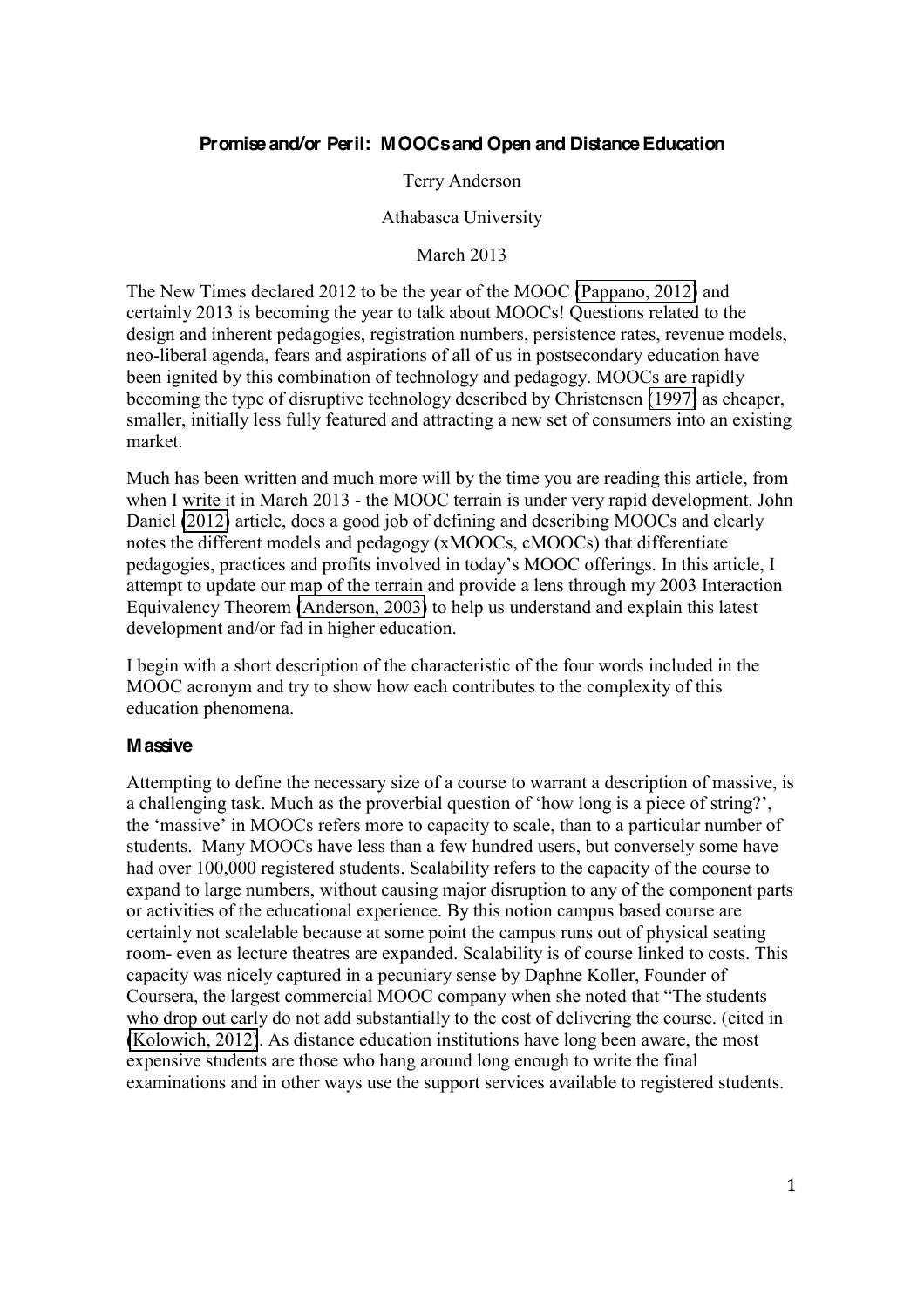Further confusion arises when we determine the massiveness of a MOOC by the traditional means of counting the number of registered students. In traditional campus and distance education systems, this number has been a relatively easy figure to determine from a quick glance at number of students in good standing as tallied by the Registrar's office. However, as we shall see in later discussions, the massiveness of a MOOC can be determined by the number of students who register (requiring only the completion of an online form), the number who actually login to the course when it begins, the number who participate by completing even one assignment or quiz, the number who complete the course (as determined by their successful completion of all exercises and assignments), or by the number who complete some sort of invigilated examination confirming their identity and capacity to at least remember the course content long enough to pass a final examination. We shall see that these numbers can show as much as two order of magnitude difference in their massiveness.

# **Openness**

The use of the term 'open' in Moocs, brings back memories of ongoing (and still continuing) debates related to very different understanding of 'openness' that have marked education from earliest times and more recently open universities (Peter  $\&$ Deimann, 2013).

Like all forms of distance education, a primary driver of MOOCs is to expand access to students beyond those who could inhabit a particular geographic local. A second sense of the term often used in education is both ideological and political and speaks to a sense of academic freedom and free speech. Thirdly, open is used in the sense of learning content having no restrictions on revision, re-use, sale and enhancement as the term is used in open source software and most open educational resources (OERs). A fourth definition relates to openness in the sense that all may enroll with out regard to prerequisite knowledge or other demographic data such as gender or religion. At Athabasca University we also use the term to describe the freedom to start and to determine the pace of a course in our continuous enrollment undergraduate programs. A sixth definition of openness is as how the term is used in the economic sense of gratis or free of charges for participants.

From these separate and different definitions, it is apparent that any form of educational organization that includes the word 'open', begs for further elaboration. Using these quite separate definitions, we can conclude that most MOOCS are open in the sense of allowing participation anywhere, to anyone and are open gratis for participation. However, they may or may not be open in the sense of allowing access to and revision of course content or in allowing and encouraging open communication of ideas and ideals. They also may or may not be open to allow continuous enrollment and student control of pacing.

A final and to some most disturbing notion of opneness in MOOCs resonate with ideals and advocates of the 'open market' and appeal to those seeking to enter the higher education marketplace from a for-profit motivation (Gilde, 2007). Higher education and especially universities have long been sheltered from the competition from the open marketplace due to a number of factors including government protection, alumni loyalty,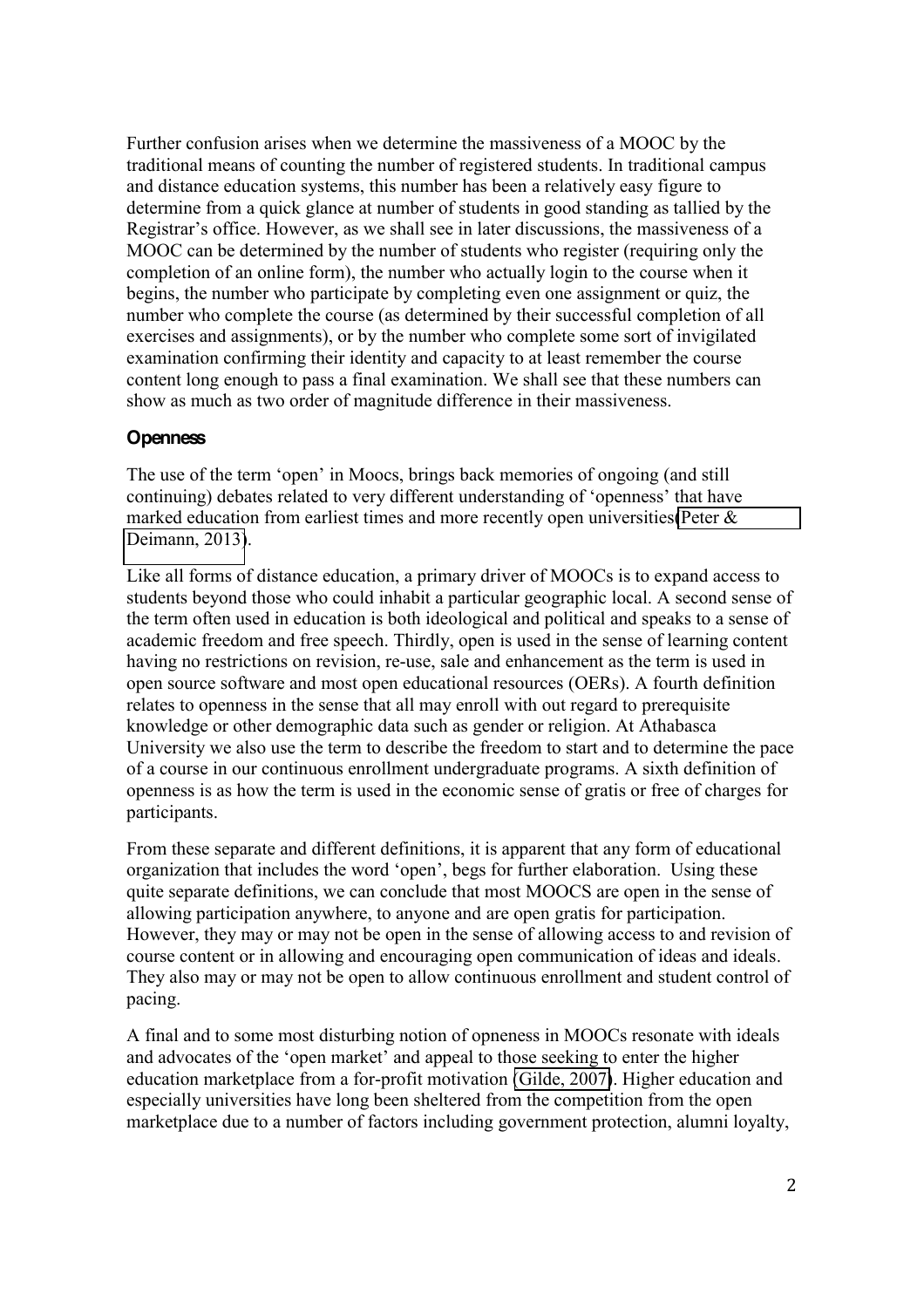conservative reputation measures and (until recently) the traditional costs associated with constructing and maintaining a campus based facility (Christensen & Eyring, 2011).

Perhaps a final sense of open is captured in Alfie Kohn's paraphrase of line from songwriter Kristofferson "Freedom's just another word for something left to learn." (Kohn, 1993). Indeed for all of us, there is a great deal left to learn, and systems that open access to learning are both necessary and should be welcomed.

# **Online**

Perhaps the least contentious of the terms in the MOOC acronym is online. Online education and online educational resources have expanded to encompass all forms of media - from text, to video, from sound recordings to immersive worlds, thus the term in the acronym does not define or preclude any type of mediated interaction. The necessary scalability at low cost as well as the capacity to use and re-use would not be possible using any of the campus based educational delivery contexts or tools. However, sufficient students numbers or massiveness can also provide enough students in a particular geography to meet face-to-face, and some MOOCs actively encourage study groups, formal campus classes and Meet-ups of students who are co-located and thus this model move MOOCS from being strictly online to being blended with face-to-face interaction and support.

**Course.** The term 'course' is used in higher education both to define a program of studies (especially in Europe) and to describe a single set of classes on a particular subject, usually led by a single instructor to a small or medium number of registered students (the standard North American use of the term). However within a single jurisdiction the term is still confusing such that the Higher Education Statistics Agency in the UK commissioned a whole paper entitled "What is a course?"  $\overline{[Youell, 2011]}$  and in it defined course as a "coherent academic engagement with a defined set of learning outcomes." This definition quite accurately describes most MOOCs in 2013. Moreover, a MOOC is unlike a community of practice or an ongoing professional network, in that a MOOC has a defined length of time duration (though that time may be self or group paced). A MOOC is also not the same as an open educational resource (OER) though it may contain any number of OERs because the MOOC content is likely not to be open for re-use by others and the granularity of the MOOC is typically larger, encompassing a set of activities and content that is studied over some weeks or months.

To conclude this discussion on the acronym, we can see that a MOOC is derived from four words, each of which has led to discussion, debate and mutual misunderstanding in educational circles for at least the past century. It is then perhaps, no surprise that our understanding of MOOC is now and likely will be contentious for the foreseeable future.

# **Pedagogy of MOOCs**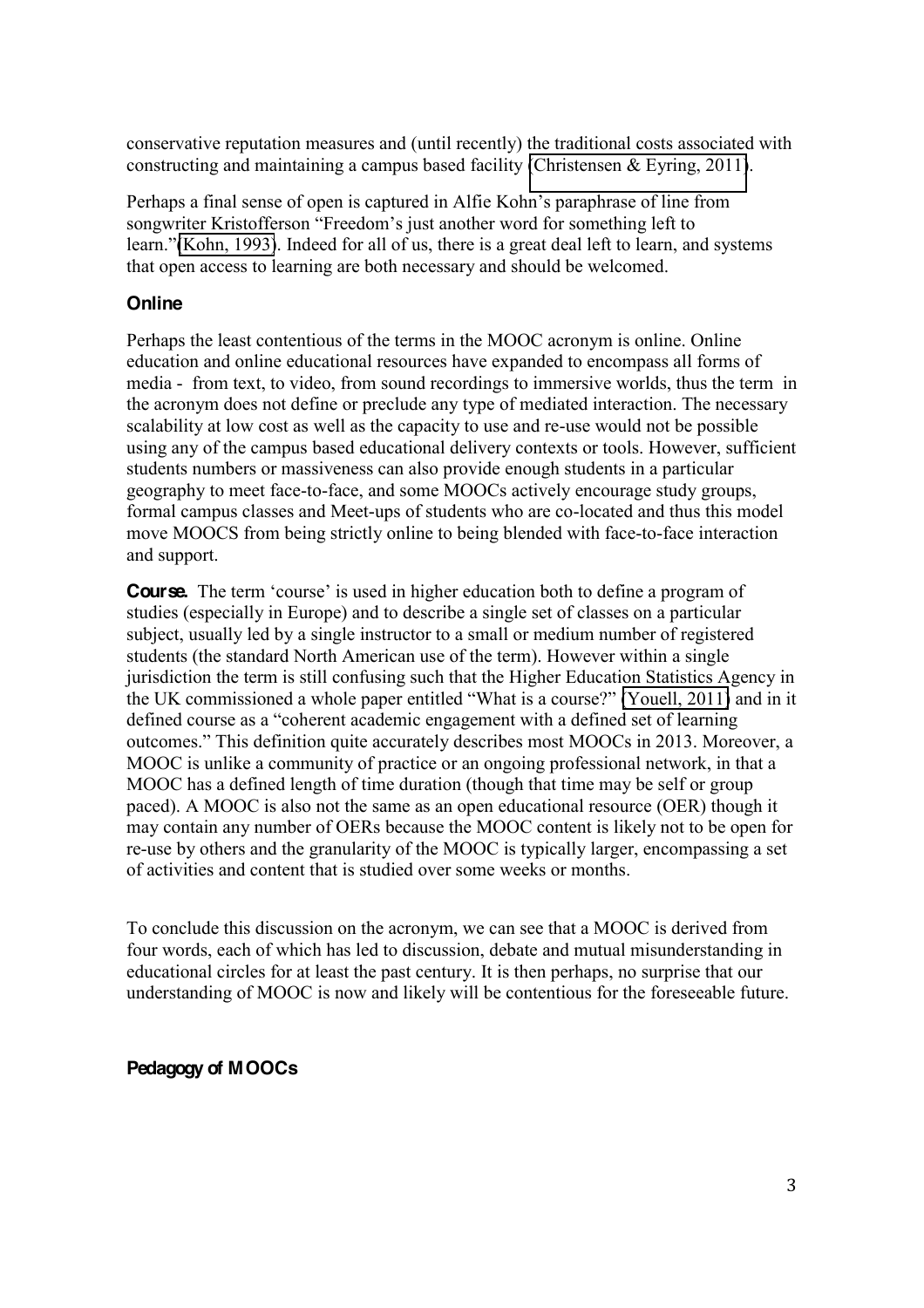Different MOOCs (as in any other form of educational delivery or organization) employ different pedagogies. In this section I link to the discussion of three generations of distance education pedagogy that my colleague Jon Dron and I identified (2011). Secondly I talk about the way in which MOOCs achieve scalability by substituting student-content interaction and to a lesser degree student-student interaction for studentteacher interaction .

Many critics of the popular xMOOCs (those achieving scalability by extensive use of streaming video, automated quizzes and other activities typical of cognitive-behavioural pedagogies) have been criticized for using dated pedagogy based on the transmission of content. Cathy Davidson argues that "far too many of the MOOC's ... use talking heads and multiple-choice quizzes in fairly standard subject areas in conventional disciplines taught by famous teachers at elite universities." She further notes that this tends to "massively scale what is broken"  $\boxed{\text{Davidson}, 2012}$ .

I am not so quick to denigrate this pedagogy and indeed we note in our three generations article that this form of cognitive-behaviorist teaching is dominant at many levels of  $eduction - including the universities. It also has a long tradition in distance education$ with its paper-based and broadcast modalities and remains cornerstone of training activities in commercial and military domains. I also argue that different disciplines, different students and different media require different mixes of pedagogical approaches.

In order to achieve scalability, xMOOCs digitize teachers on video and use machine scoring of quizzes, thus morphing lectures, discussions, tutorials and feedback from classroom student-teacher interaction into student-content interaction. By contrast cMOOC induce students to take more active roles in their learning and to construct, share and distribute and comment upon artifacts of their learning experience. Thus, they are gaining scalability by substituting student-teacher interaction by scaling student-student interaction. In my interaction equivalency theory (Anderson, 2003) I argue that high levels of learning can and do occur when any of these three modes of interaction (student-student, student-content, student-teacher) are at a high level. The other two may be reduced or even eliminated. However, additional forms of interaction may enhance teacher and student interaction, but these come at a cost of time and/or money. In this sense MOOCs can be used as a supplement by students or by teachers to the many other forms of learning opportunity afforded on the net through either formal or informal learning opportunities.

## **Deskilling, Academic Jobs and the world best teachers**

The substitution of teacher interaction raises the specter of mass unemployment and the fear of one 'super teacher' destroying the livelihood of hundreds of thousands of teachers with less talent. This argument is usually very self-serving and by analogy, superstars in the entertainment, sports, political arenas have not destroyed jobs and opportunity for aspiring athletes, actors or politicians, but they certainly introduce market forces to a profession that has long been shielded. Since the first mass media were introduced in the 19<sup>th</sup> century technophiles have been making predictions and teachers dreading the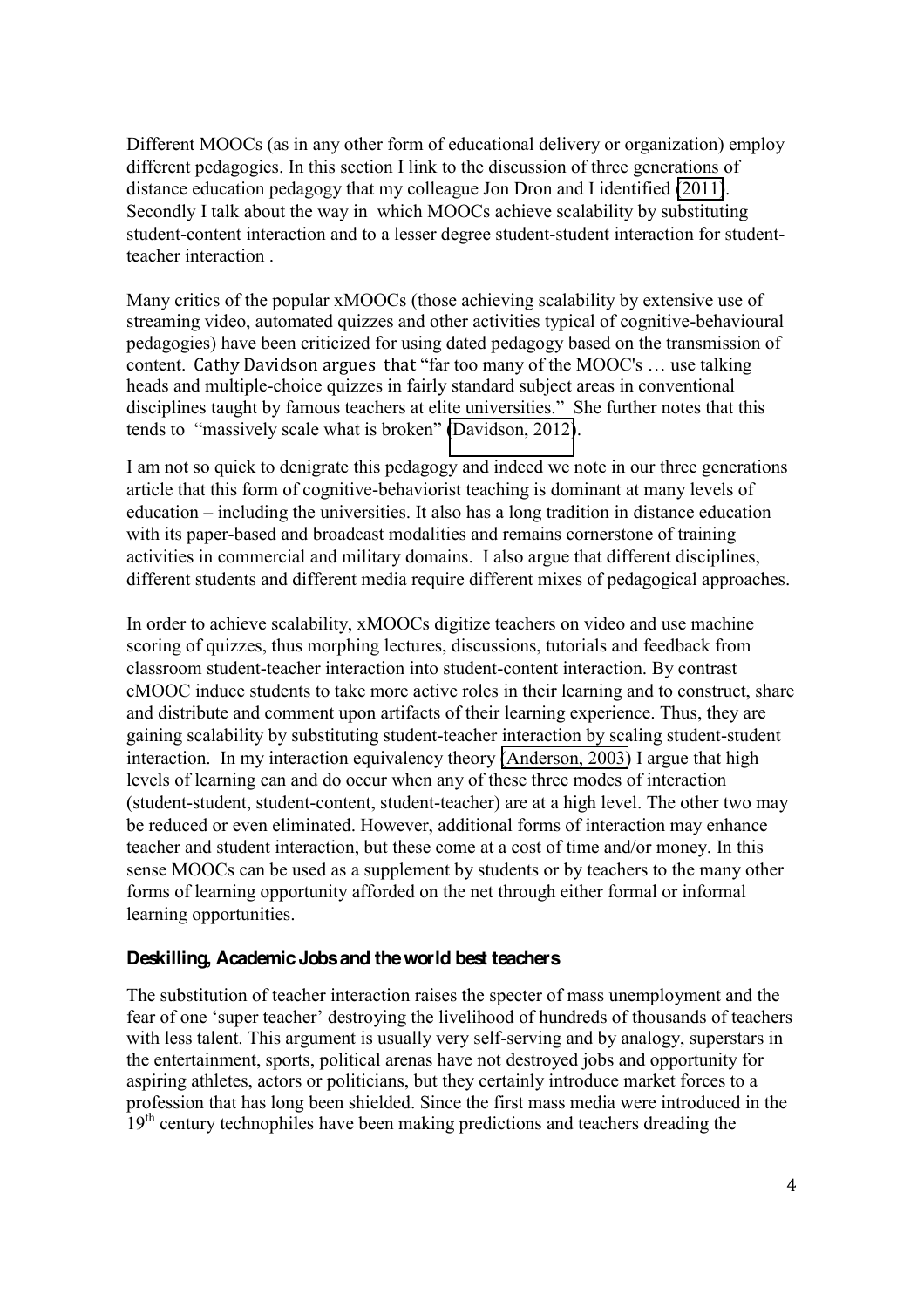possibility of their replacement by advanced communications technologies. Prior to MOOCs these promises have not materialized, despite the development of paper-based television and online courses.

The strongest arguments against these notions of job loss relate to the increasing demand and inability of the current system to meet this demand at affordable costs. In Canada, and most other countries, the costs of higher education have for some time increased much faster than rates of inflation with resulting high levels of student debt (Macdonald & Shaker, 2012). Much of this increase can be attributed to reductions in state support for high education, but there is little evidence that the existing system has been successful at reducing costs, even as the demand increases. John Daniel noted as far back as 1996 that we need to see one new sizable university open every week if we are to meet global demand (Daniel, 1996). However, at least in Canada we are not opening new universities and government support continues to decrease, leaving little option but changes that make education more efficient. It is quite surprising to me how many of my educational colleagues seem so skeptical of any potential improvement in education effectiveness, as if our profession is incapable of exploiting technological and pedagogical innovations that are available to us.

# **MOOC participants**

While our knowledge of motivations and identities of MOOC participants is at best rudimentary, we can say with some certitude that MOOC students (or at least their behaviors) are not typical of fee paying undergraduate students. Just as there are many kinds and subject focus of MOOCs, there many different types of students attracted and they have wide variety of expectations and commitments. Early research is showing that many students enroll in MOOCs as auditors with no intention of completing assignments or quizzes. They may just be curious, be testing the waters, experiencing how other teachers handle the teaching or just curious about MOOCs. These students are usually passive participants, or lurkers, who may drop out (or even drop in to active participation) later in the course. What is perhaps most surprising is the large number of students who enroll in a MOOC but fail to login even a single time once the course starts. For example, Duke University's/Courera 2012 MOOC on BioElecticity had 12,000 registrants but 4,000 of these failed to login during the first week of the course. In this same course only 313 students (4% or registrants) from 37 countries completed all of the assignments and quizzes and were awarded certificates of completion. Given the high number of non completions, one could argue that this Duke MOOC was a failure, but I am sure that sentiment is not shared by the 313 successful students, nor by an unknown number of learners who received as much learning as they wanted (or had time for) about BioElectrcity.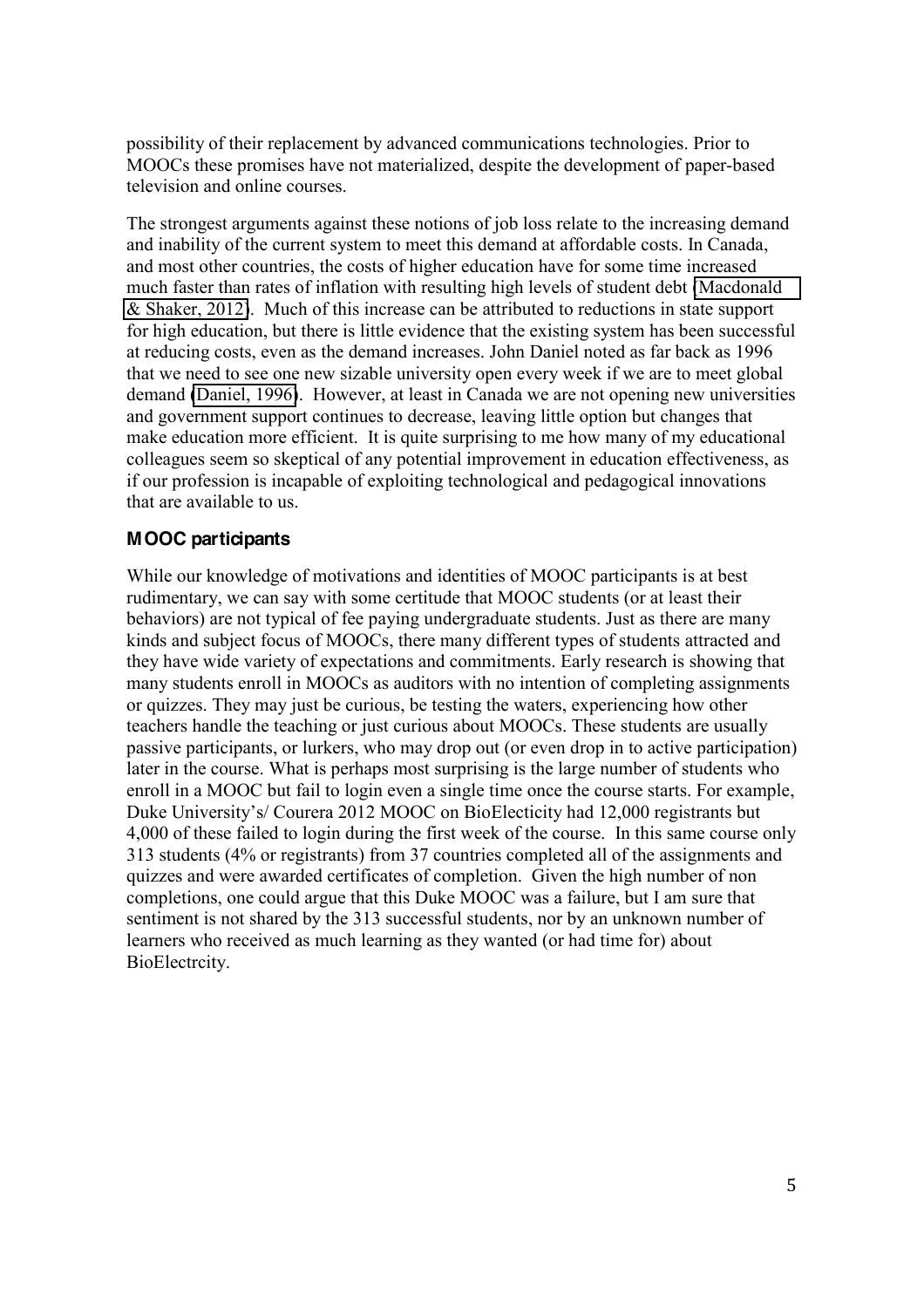



These patterns, typified by Clow's  $\overline{2013}$  "funnel of participation" indicate that learners use MOOCs in very different ways for different reasons. It may be best to conceptualize MOOCs as learning resources (much as a library) that learners can use in very many different ways, with equally diverse learning outcomes.

Early research (Jordan, 2013) is suggesting that completion rates are not related to the number of students registered in course, nor the length of the course. However, courses with machine scoring as opposed to peer evaluation, are associated with higher completion rates that likely confirms the value of immediate reinforcement used in cognitive-behavioural pedagogical models.

# **MOOCs and Credentialing**

Western educational systems are build on a foundation of accreditation. Students are willing to invest large sums of money and engage in a host of activities- many of which are not enjoyable, in return for a qualification that entitles them to a degree of prestige and that is traditionally been associated with higher wage levels and more vocational choice. Institutions go to great length to acquire and maintain the authority to offer these credentials and are quite naturally suspicious of any new entrants into this field. The top ranked and Ivy league Universities that are now offering the popular CoursEra MOOCs are very clear that completion does not result in degree credit at that institution. Into this vacuum the MOOC providers are developing alternative credentialing tools including badges, certificates of completion, invigilated testing centres and  $3<sup>rd</sup>$  party credentialing. A few accredited institutions are experimenting with challenge testing systems that reward MOOC students with equivalent credit and some institutions also recognize MOOC learning in their Prior Learning Accreditation systems (Conrad, 2013). Suffice it to say that the commercial MOOC suppliers are trying very hard to provide accreditation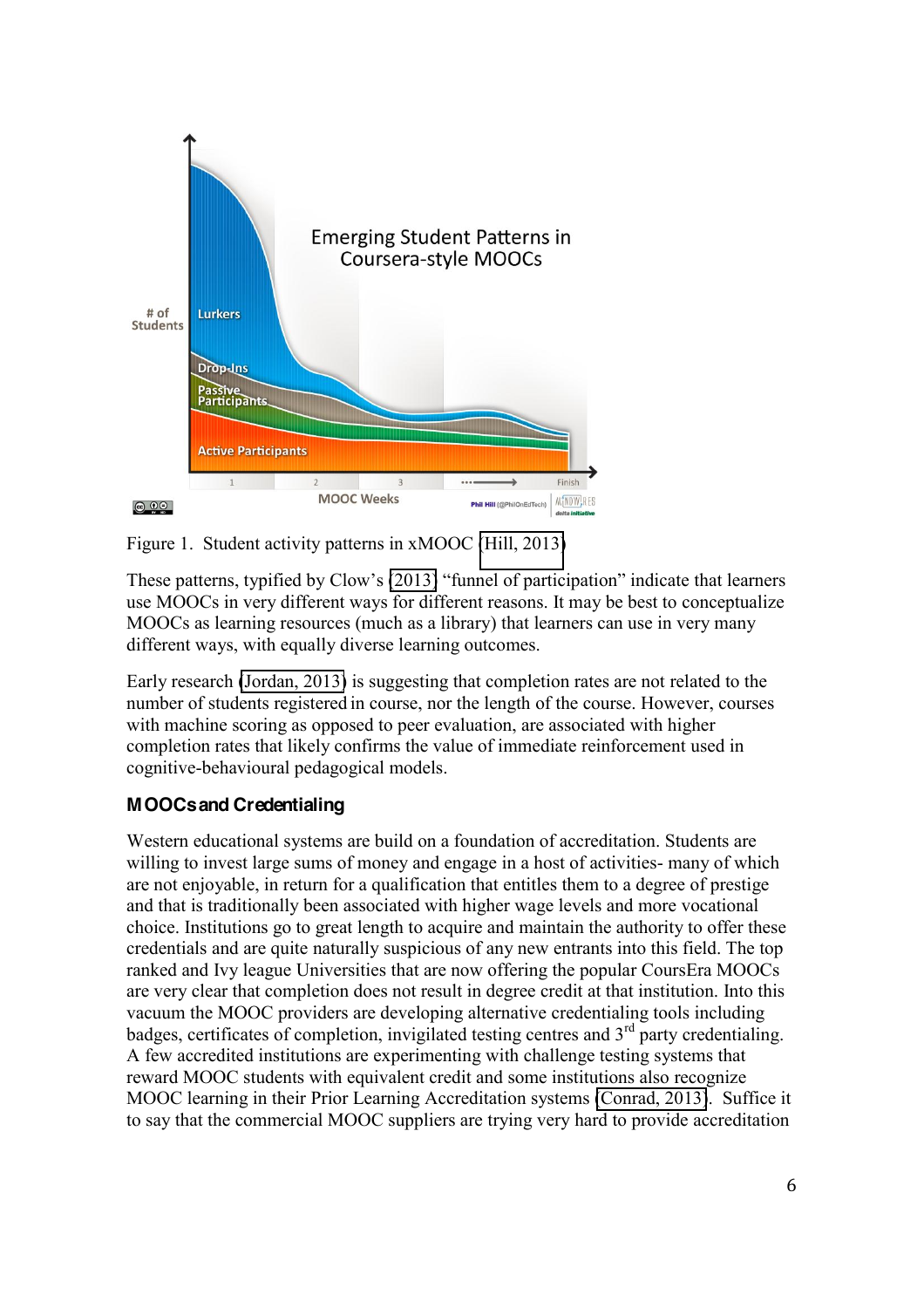for their courses, while traditional distance and campus delivers are struggling to maintain their monopolies over degree accreditation. Perhaps between these two competing systems lies an opportunity for nimble open education institutions.

# **Business Models**

Two features of MOOCs have most concerned politicians, press and academia. These are the lack of a clear revenue model to justify institutional expenses and entry of 'silicon valley' mindset, operational models and for-profit motivation that marks current xMOOCs.

Like earlier disruptive technologies based on Internet distribution (for example search engines, online recording and film business) there was, at first, little evidence of a revenue model. Over time these have developed largely based on advertisements, data mining of user behavior, subscriptions and sales of auxiliary products to consumers. Likely these same revenue lines will be developed by MOOC developers as evidenced by their interest in "learning analytics" to track behaviors of students. However, learning analytics can be used to substantively improve our understanding and our subsequent remediation and adaptation of learning sequences to improve learning- as well as sell products. (Buckingham Shum & Deakin Crick, 2012).

For open universities, the MOOC provides a highly visible public service which, when implemented effectively, can provide necessary and very low cost educational solutions. These can be a strong rationale for ongoing state support of that institution. Finally, MOOCs offer a lever by which often complacent public institutions and their staff can be both prodded and inspired to experiment with and take seriously the potential learning efficiencies and effectiveness of a variety of available educational media and communications technologies.

# **Implications for Open and Distance Education Institutions**

MOOCs and especially those developed by for-profit companies can be perceived as yet more unwelcomed competition to distance education institutions. However, they can also be seen as resources by which institutions can test the delivery models and pedagogies of competitors and themselves, develop new teaching and learning models, and force us to more seriously examine our models and methods of accreditation. MOOCs may also be useful for professional development of faculty and graduate students in their capacity to open the customarily closed doors of the classroom, to allow teachers to experience alternative ways to teach and to learn.

MOOC's represent an unbundling of the traditional services in which higher education institutions (both distance and campus) have been engaged. My colleague Rory McGreal and I have published about this unbundling and the creation of a "no frills university". These lower cost, more accessible, but currently lower quality alternative, fits many of the characteristics of Christenson's disruptive technology, with potentially to radically reconstruct the product and the processes of the higher education business. This presents threats but as former Harvard President Summers noted in his foreword to Pearson's ominously titled essay *An Avalanche is Coming* "the potential unbundling is a certainly a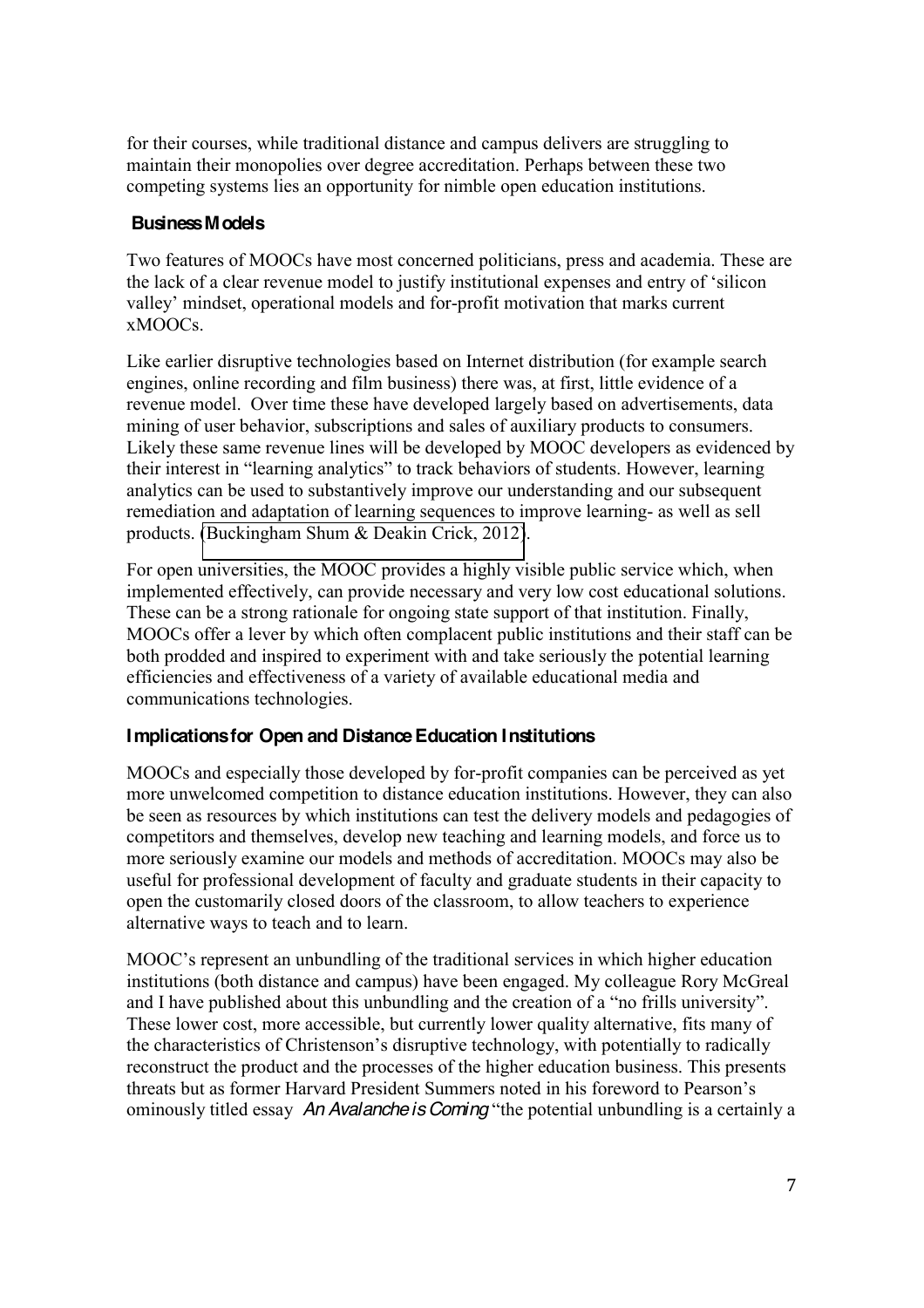threat, but those who re-bundle well, will find they have reinvented higher education for the  $21st$  century."

It is perhaps fitting to end this essay on MOOCs, with a quote from Sir Michael Barber currently an advisor to Pearson Publishing (one of the largest and expanding players in the emergent MOOC market place). He writes "We think there's as much opportunity as threat. If universities and governments take up these opportunities there could be a golden age ahead. The big dangers are complacency, timidity and risk aversion." Warrell, 2013). Each of us, as responsible open and distance educators, is compelled to examine the affordances and challenges of MOOC development and delivery methods, critically examine their effect on public education and perhaps most importantly insure that our own educational systems are making the most effective use of these very disruptive technologies.

# **References**

Anderson, T. (2003). Getting the mix right: An updated and theoretical rational for interaction. *International Review of Research in Open and Distance learning,* 4(2). Retrieved from

http://www.irrodl.org/index.php/irrodl/article/view/149/708.

- Anderson, T., & Dron, J. (2011). Three generations of distance education pedagogy. *International Review of Research on Distance and Open Learning, 12(3), 80-97.* http://www.irrodl.org/index.php/irrodl/article/view/890/1826.
- Buckingham Shum, S., & Deakin Crick, R. (2012). *Learning dispositions and transferable\*competencies:\*pedagogy,\*modelling\*and\*learning\*analytics*.!Paper presented at the 2nd International Conference on Learning Analytics & Knowledge, Vancouver, British Columbia. http://oro.open.ac.uk/32823/
- Christensen, C. (1997). *The innovator's dilemma When new technologies cause great firms to fail. Cambridge: Harvard University Press.*
- Christensen, C., & Eyring, H. (2011). *The Innovative University: Changing the DNA of Higher Education from the Inside Out.* . Jossey-Bass: Wiley.
- Clow, D. (2013). *MOOCs and the funnel of participation*. Paper presented at the LAK '13: 3rd International Conference on Learning Analytics & Knowledge, Leuven, Belgium. Retrieved from Retrieved from

http://oro.open.ac.uk/36657/1/DougClow-LAK13-revised-submitted.pdf

- Conrad, D. (2013). Assessment challenges in open learning: Way-finding, fork in the road, or end of the line? *Open Praxis*, 5(1), 41-47. doi:10.5944/openpraxis.v5i1.17.
- Daniel, J. (1996). *Mega-Universities and Knowledge Media: Technology Strategies for Higher Education* Kogan Page: Kogan Page.

Daniel, J. (2012). *Making sense of MOOCs: Musings in a maze of* 

*myth, paradox and possibility.* Seoul:: Korean National Open University.

Davidson, C. (2012, Dec. 10). Size isn't everything, *Chronicle Of Higher Education* Retrieved from http://chronicle.com/article/Size-Isnt-Everything/136153/